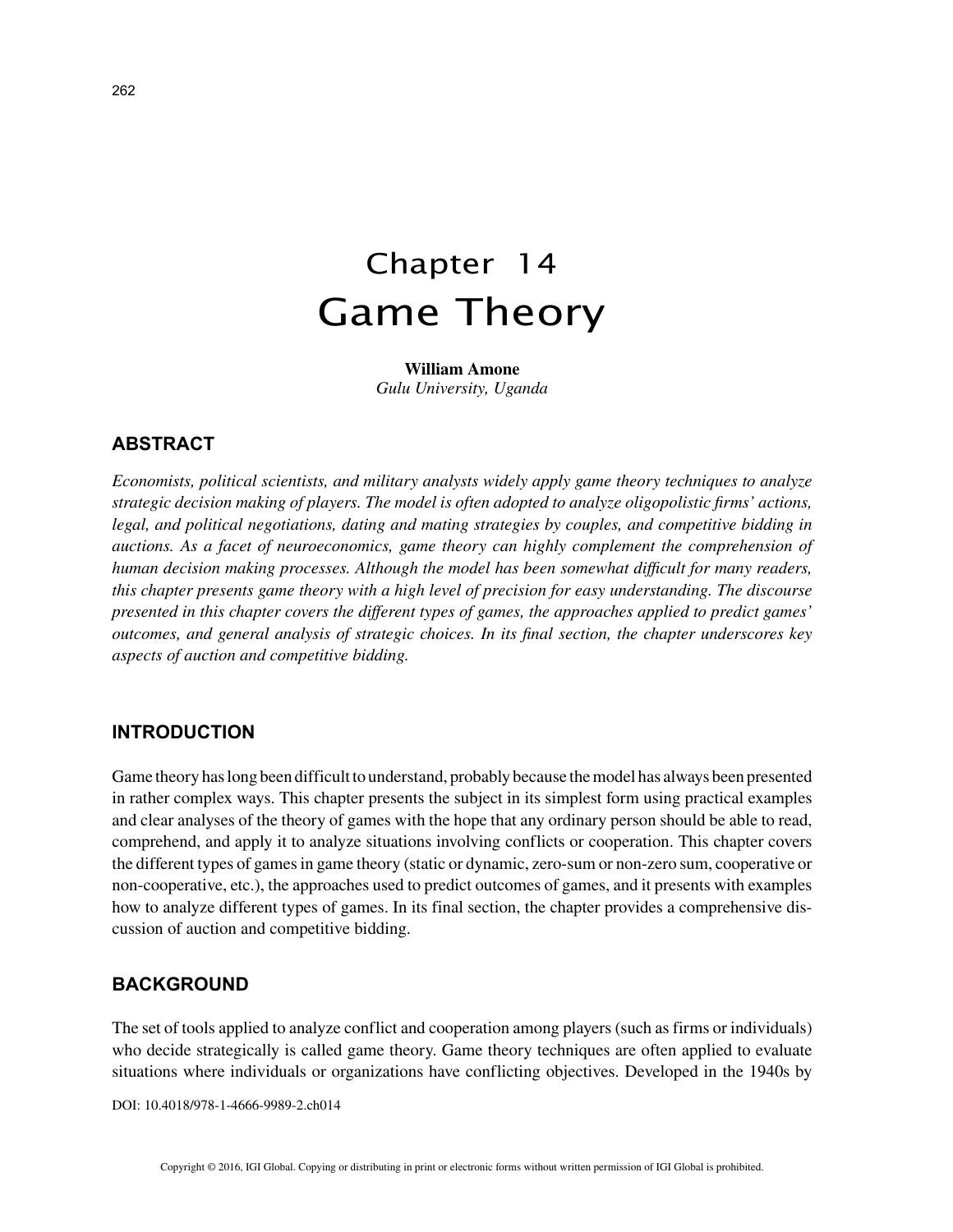#### *Game Theory*

mathematician John von Neumann and economist Oskar Morgenstern, game theory formally describes games and predicts their outcomes conditional on the rules of the games, the information that players have and other factors. Each player adopts a plan (strategy) to compete with others (von Neumann & Morgenstern, 1944).

Any situation in which individuals must make strategic choices and in which the final outcome will depend on what each person chooses to do can be viewed as a *game.* All games have three basic elements: (1) players (2) strategies and (3) payoffs. Games may be *cooperative,* in which players can make binding agreements, or *non-cooperative,* where such agreements are not possible (Koutsoyiannis, 1979).

Economists use game theory when a player's optimal strategy depends on the actions of others, often described as *strategic interdependence*. For example, telephone providers in most countries carefully monitor each other's behavior; since relatively few firms compete in such markets, each firm can influence the price, and hence the payoffs of rival firms. The need to consider the behavior of rival firms makes each firm's profit maximization decision more difficult than that of a monopoly or a competitive firm. A monopolist has no rivals, and perfect competitive firms ignore the behavior of individual rivals (Perloff, 2008). Game theory is therefore used to study oligopolistic behavior but not competitive or monopolistic behaviors.

Oligopoly markets are categorized depending on the characteristics of the market, such as the type of actions firms take, how the firms set quantity or prices, and whether firms act simultaneously or sequentially. The three poplar models of oligopoly are the Cournot model, the Stackelberg model, and the Bertrand model (Breitmoser, 2010).

In the Cournot model, firms simultaneously choose quantities without colluding. The firms have imperfect information about their rivals, so each chooses its output level before knowing what the other firm will choose. The quantity that one firm produces directly affects the profits of the other firm since the market prices depend on total (market) output. In choosing its strategy to maximize profits, each firm considers what it believes about the output the rival will sell.

In the Stackelberg model, a leader firm chooses its quantity and the follower firms independently choose their quantities. This type of situation where one firm acts before the other normally arises if one firm enters a market before another. The leader firm believes that once it sets its output, the rival (follower) must use its possible best response outputs to select its output. The leader therefore predicts what the follower will do before the follower acts.

Instead of setting quantities, in the Bertrand model, firms set prices and allow consumers to decide on the quantity to buy. The Bertrand model is similar to the Cournot model except that the strategic variable is price rather than quantity. The firms choose prices simultaneously and independently leading to a market equilibrium that is different form the Cournot or Stackelberg equilibra (Cumbul, 2012).

Game theory attempts to solve two problems: 1) *how to describe a game; 2) how to predict the game's outcome.* A game is described in terms of the players; its rules; the outcome (for example, who wins an auction); the payoffs to players corresponding to each possible outcome; and the information that players have about their rivals' moves. The rules of a game determine the timing of players' moves and the actions that players can choose at each move. A payoff function determines any player's payoff given the combination of actions by all players (Nicholson & Snyder, 2008).

Economists typically assume that players have common knowledge about the rules of the game, the payoff functions and other players' knowledge about these issues. In many games players have complete information about how payoffs depend on the strategies of all players. In some games, players have perfect information about players' previous moves.